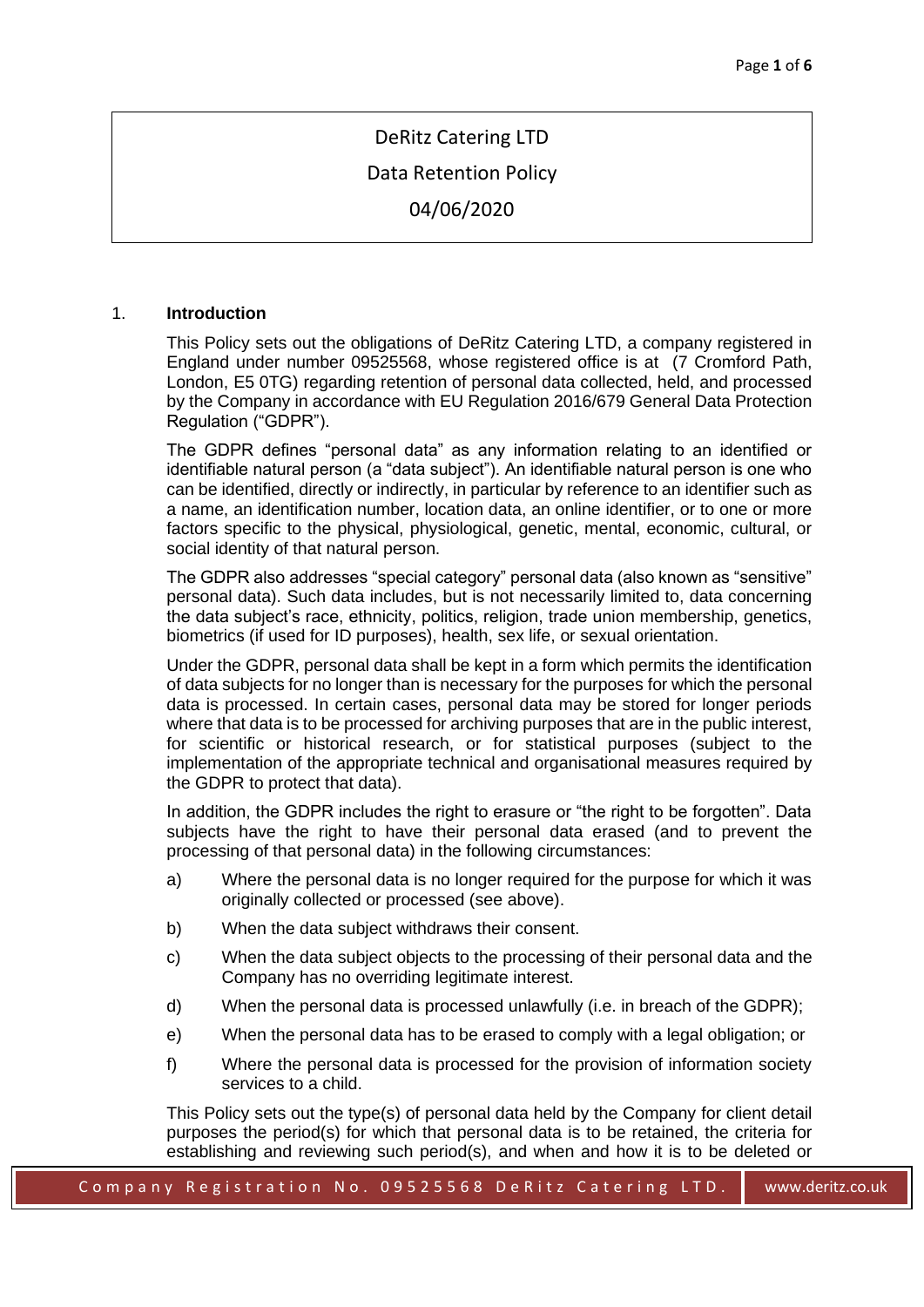otherwise disposed of.

For further information on other aspects of data protection and compliance with the GDPR, please refer to the Company's Data Protection Policy.

## 2. **Aims and Objectives**

- 2.1 The primary aim of this Policy is to set out limits for the retention of personal data and to ensure that those limits, as well as further data subject rights to erasure, are complied with. By extension, this Policy aims to ensure that the Company complies fully with its obligations and the rights of data subjects under the GDPR.
- 2.2 In addition to safeguarding the rights of data subjects under the GDPR, by ensuring that excessive amounts of data are not retained by the Company, this Policy also aims to improve the speed and efficiency of managing data.

#### 3. **Scope**

- 3.1 This Policy applies to all personal data held **[**by the Company**] [**and by thirdparty data processors processing personal data on the Company's behalf**]**.
- 3.2 Personal data, as held by **[**the Company**]** is stored in the following ways and in the following locations:
- a) **[**The Company's servers, located in the company's computer**]**
- b) **[**Computers permanently located in the Company's premises at 7 Cromford Path, London E5 0TG**]**
- c) **[**Laptop computers **[**and other mobile devices**]** provided by the Company to its employees;**]**
- d) **[**Computers and mobile devices owned by employees, agents, and subcontractors **[**used in accordance with the Company's Bring Your Own Device ("BYOD") Policy**]**;**]**

## 4. **Data Subject Rights and Data Integrity**

All personal data held by the Company is held in accordance with the requirements of the GDPR and data subjects' rights thereunder, as set out in the Company's Data Protection Policy.

- 4.1 Data subjects are kept fully informed of their rights, of what personal data the Company holds about them, how that personal data is used **[**as set out in Parts 12 and 13 of the Company's Data Protection Policy**]**, and how long the Company will hold that personal data (or, if no fixed retention period can be determined, the criteria by which the retention of the data will be determined).
- 4.2 Data subjects are given control over their personal data held by the Company including the right to have incorrect data rectified, the right to request that their personal data be deleted or otherwise disposed of (notwithstanding the retention periods otherwise set by this Data Retention Policy), the right to restrict the Company's use of their personal data, **[**the right to data portability,**]** and further rights relating to automated decision-making and profiling **[**, as set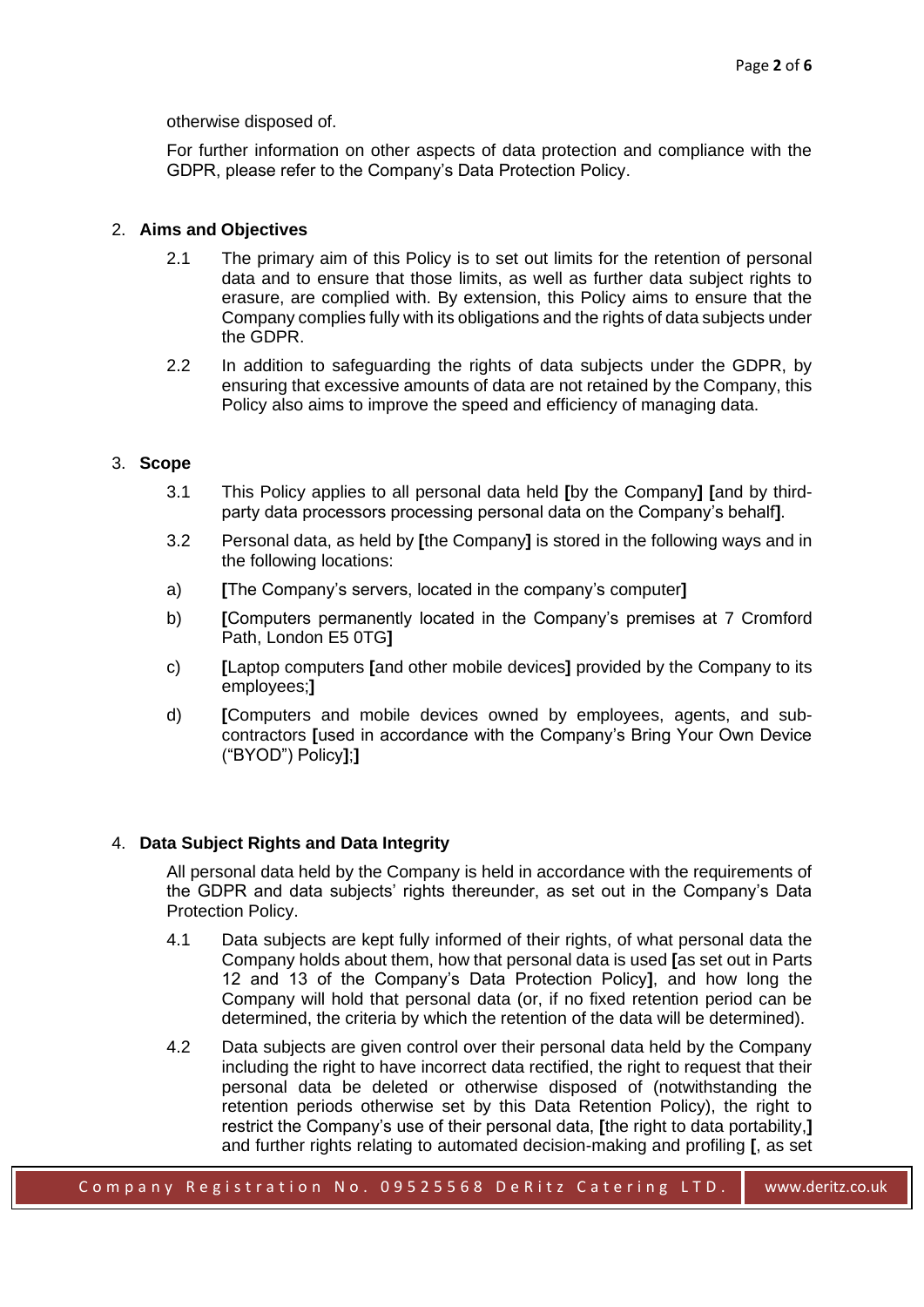out in Parts 14 to 20 of the Company's Data Protection Policy**]**.

#### 5. **Technical and Organisational Data Security Measures**

- 5.1 The following technical measures are in place within the Company to protect the security of personal data. Please refer to Parts 22 to 26 of the Company's Data Protection Policy for further details:
- a) All emails containing personal data must be encrypted.
- b) All emails containing personal data must be marked "confidential".
- c) Personal data may only be transmitted over secure networks.
- d) Personal data may not be transmitted over a wireless network if there is a reasonable wired alternative.
- e) Personal data contained in the body of an email, whether sent or received, should be copied from the body of that email, and stored securely. The email itself and associated temporary files should be deleted.
- f) Where personal data is to be sent by facsimile transmission the recipient should be informed in advance and should be waiting to receive it.
- g) Where personal data is to be transferred in hardcopy form, it should be passed directly to the recipient **[**or sent using the Royal Mail Services**]**.
- h) All personal data transferred physically should be transferred in a suitable container marked "confidential".
- i) No personal data may be shared informally and if access is required to any personal data, such access should be formally requested from the Managing Director.
- j) All hardcopies of personal data, along with any electronic copies stored on physical media should be stored securely.
- k) No personal data may be transferred to any employees, agents, contractors, or other parties, whether such parties are working on behalf of the Company or not, without authorisation.
- l) Personal data must always be handled with care and should not be left unattended or on view.
- m) Computers used to view personal data must always be locked before being left unattended.
- n) No personal data should be stored on any mobile device, whether such device belongs to the Company or otherwise **[**without the formal written approval of Managing Director and then strictly in accordance with all instructions and limitations described at the time the approval is given, and for no longer than is absolutely necessary**]**;
- o) **[**No personal data should be transferred to any device personally belonging to an employee and personal data may only be transferred to devices belonging to agents, contractors, or other parties working on behalf of the Company where the party in question has agreed to comply fully with the Company's Data Protection Policy and the GDPR;**]**
- p) All personal data stored electronically should be backed up monthly with backups stored **[**onsite**] AND/OR [**offsite**]**. All backups should be encrypted.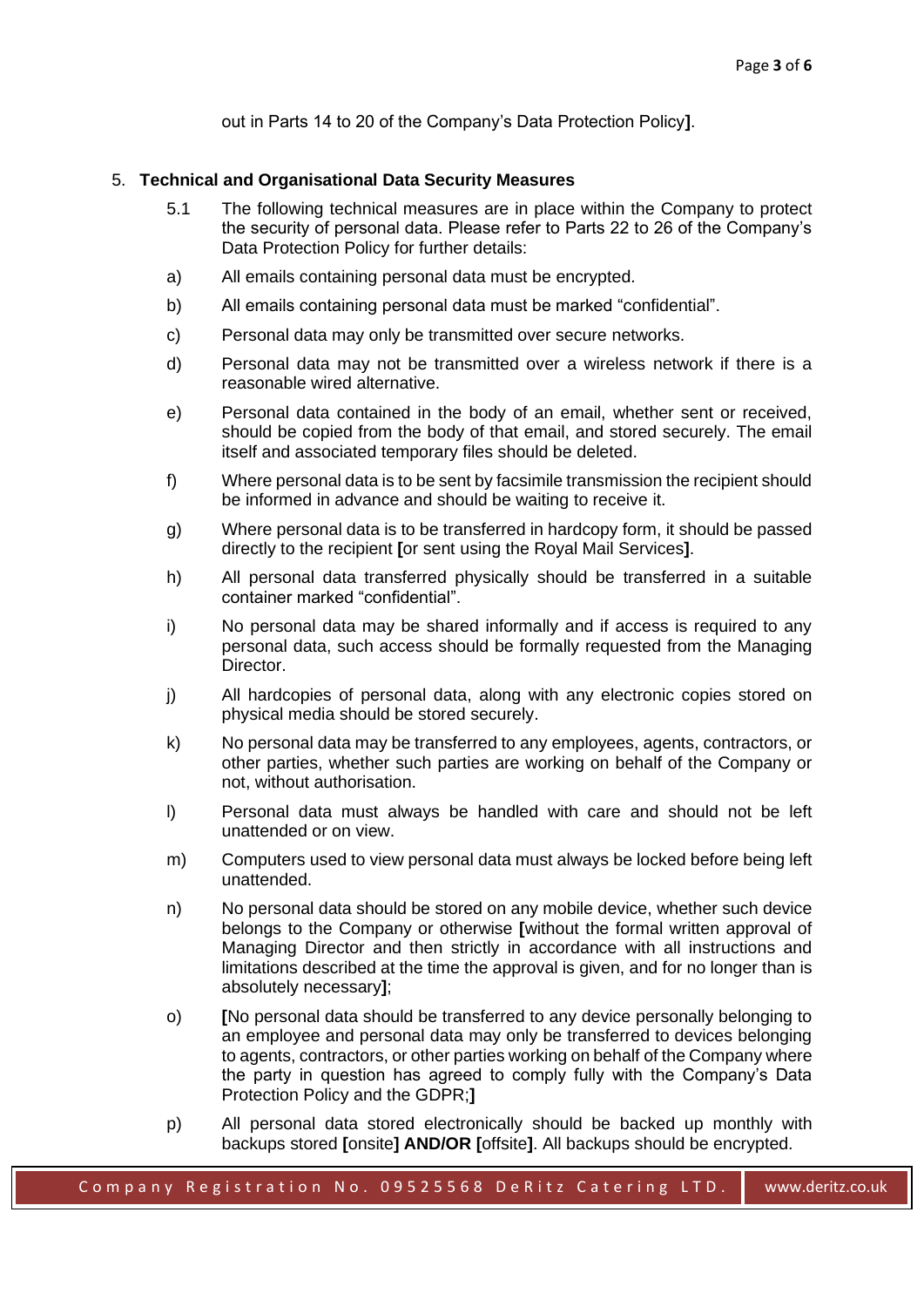- q) All electronic copies of personal data should be stored securely using passwords and encryption;
- r) All passwords used to protect personal data should be changed regularly and should must be secure;
- s) Under no circumstances should any passwords be written down or shared. If a password is forgotten, it must be reset using the applicable method. IT staff do not have access to passwords.
- t) All software should be kept up to date. Security-related updates should be installed **[**not more than once a week**] OR [**as soon as reasonably possible after**]** becoming available.
- u) No software may be installed on any Company-owned computer or device without approval; and
- v) Where personal data held by the Company is used for marketing purposes, it shall be the responsibility of the Managing Director to ensure that the appropriate consent is obtained and that no data subjects have opted out, whether directly or via a third-party service such as the TPS.
- 5.2 The following organisational measures are in place within the Company to protect the security of personal data. Please refer to Part 27 of the Company's Data Protection Policy for further details:
- a) All employees and other parties working on behalf of the Company shall be made fully aware of both their individual responsibilities and the Company's responsibilities under the GDPR and under the Company's Data Protection Policy.
- b) Only employees and other parties working on behalf of the Company that need access to, and use of, personal data to perform their work shall have access to personal data held by the Company.
- c) All employees and other parties working on behalf of the Company handling personal data will be appropriately trained to do so.
- d) All employees and other parties working on behalf of the Company handling personal data will be appropriately supervised.
- e) All employees and other parties working on behalf of the Company handling personal data should always exercise care and caution when discussing any work relating to personal data.
- f) Methods of collecting, holding, and processing personal data shall be regularly evaluated and reviewed.
- g) The performance of those employees and other parties working on behalf of the Company handling personal data shall be regularly evaluated and reviewed.
- h) All employees and other parties working on behalf of the Company handling personal data will be bound by contract to comply with the GDPR and the Company's Data Protection Policy.
- i) All agents, contractors, or other parties working on behalf of the Company handling personal data must ensure that any and all relevant employees are held to the same conditions as those relevant employees of the Company arising out of the GDPR and the Company's Data Protection Policy;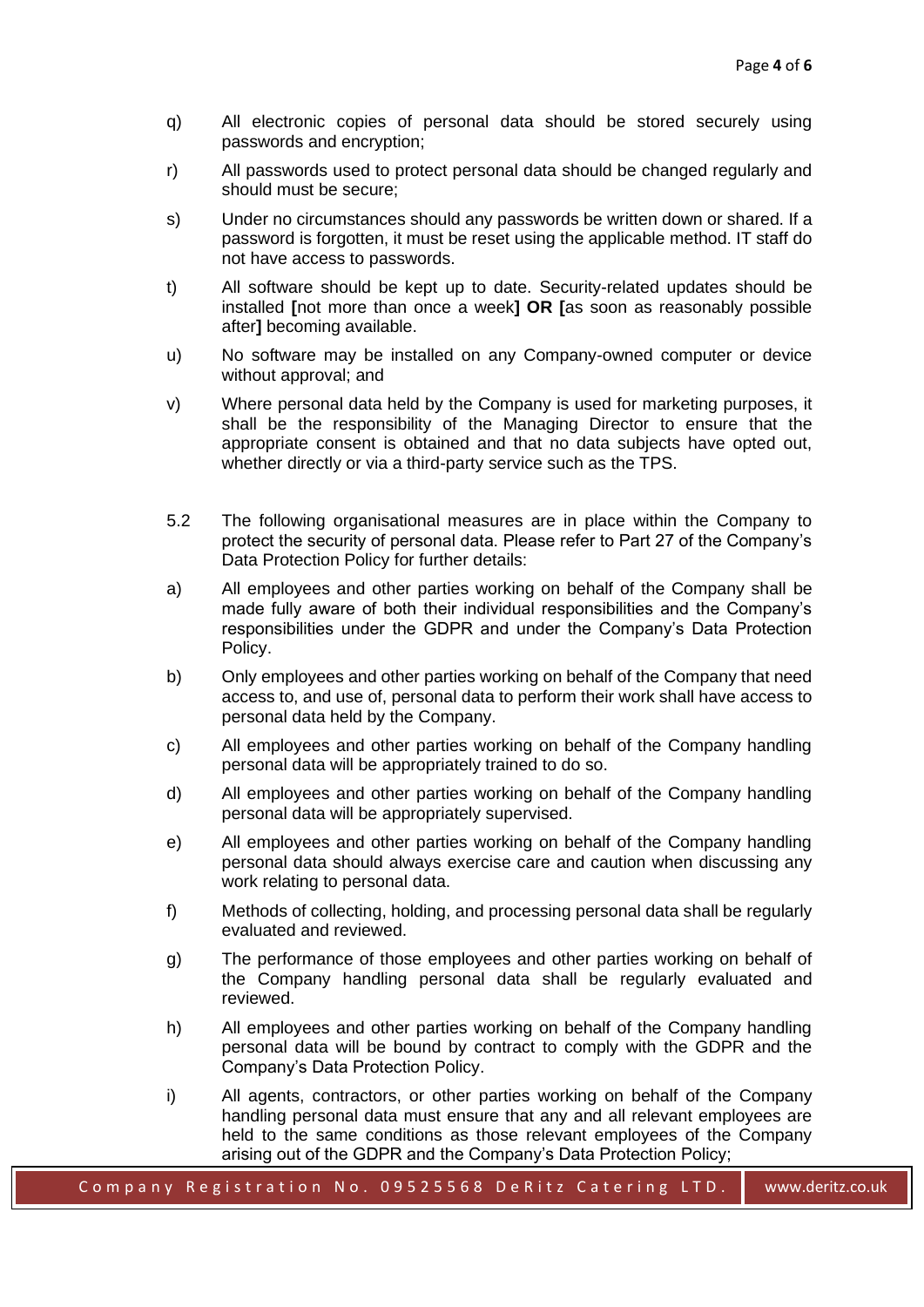j) Where any agent, contractor or other party working on behalf of the Company handling personal data fails in their obligations under the GDPR and/or the Company's Data Protection Policy, that party shall indemnify and hold harmless the Company against any costs, liability, damages, loss, claims or proceedings which may arise out of that failure.

#### 6. **Data Disposal**

Upon the expiry of the data retention periods set out below in Part 7 of this Policy, or when a data subject exercises their right to have their personal data erased, personal data shall be deleted, destroyed, or otherwise disposed of as follows:

- 6.1 Personal data stored electronically (including all backups thereof) shall be deleted **[**securely using the Data-Centric Security method**]**.
- 6.2 **[**Special category personal data stored electronically (including all backups thereof) shall be deleted **[**securely using the Data-Centric Security method**]**;**]**

## 7. **Data Retention**

- 7.1 As stated above, and as required by law, the Company shall not retain any personal data for any longer than is necessary considering the purpose(s) for which that data is collected, held, and processed.
- 7.2 Different types of personal data, used for different purposes, will necessarily be retained for different periods **(**and its retention periodically reviewed), as set out below.
- 7.3 When establishing and/or reviewing retention periods, the following shall be considered:
- a) The objectives and requirements of the Company.
- b) The type of personal data in question.
- c) The purpose(s) for which the data in question is collected, held, and processed.
- d) The Company's legal basis for collecting, holding, and processing that data.
- e) The category or categories of data subject to whom the data relates.
- 7.4 If a precise retention period cannot be fixed for a particular type of data, criteria shall be established by which the retention of the data will be determined, thereby ensuring that the data in question, and the retention of that data, can be regularly reviewed against those criteria.
- 7.5 Notwithstanding the following defined retention periods, certain personal data may be deleted or otherwise disposed of prior to the expiry of its defined retention period where a decision is made within the Company to do so (whether in response to a request by a data subject or otherwise).
- 7.6 **[**In limited circumstances, it may also be necessary to retain personal data for longer periods where such retention is for archiving purposes that are in the public interest, for scientific or historical research purposes, or for statistical purposes. All such retention will be subject to the implementation of appropriate technical and organisational measures to protect the rights and freedoms of data subjects, as required by the GDPR.**]**